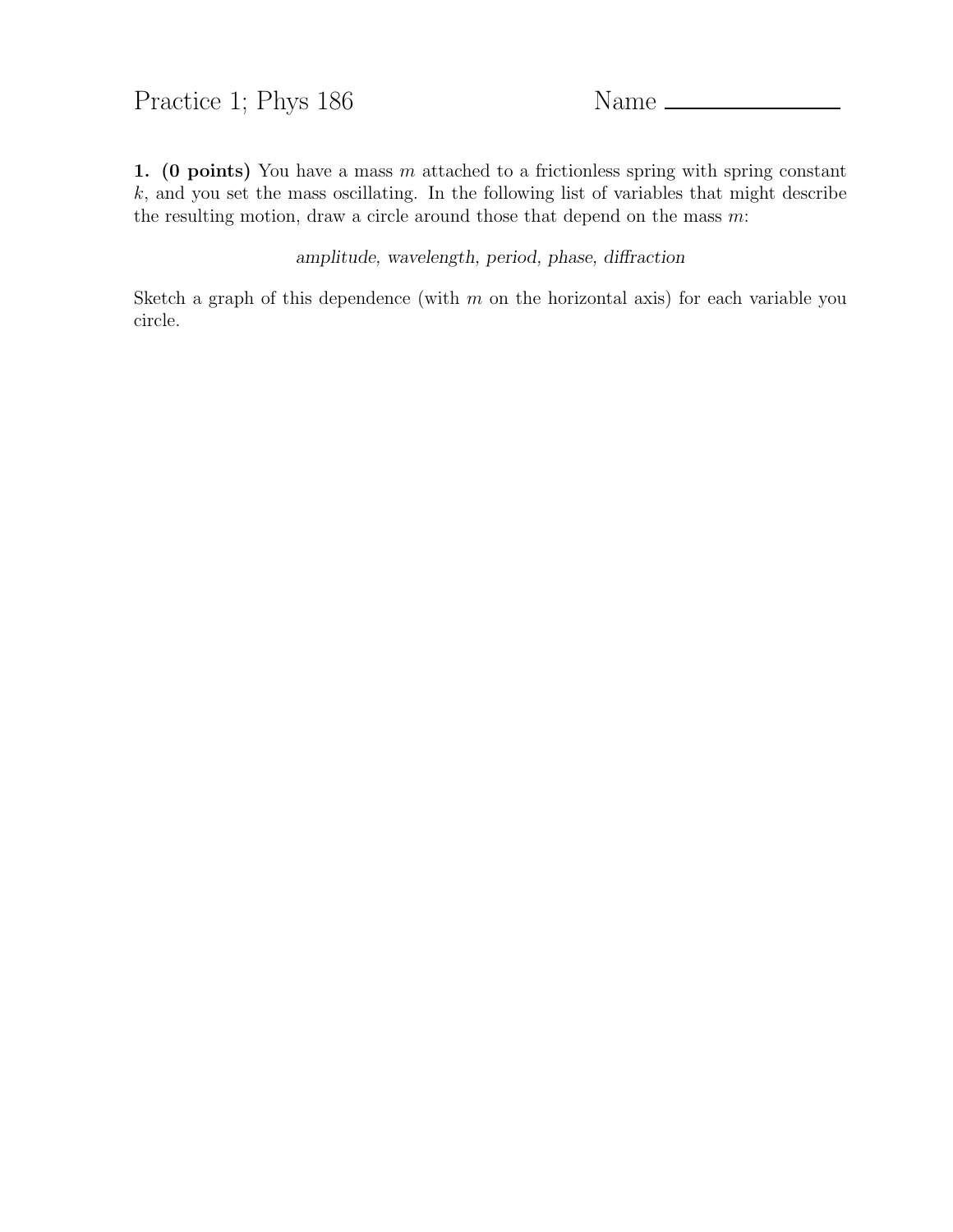2. (0 points) In some fiction, the protagonists get shrunk to the size of insects, and try to talk with unshrunken people. Assuming the shrinking process involves nothing but a scaling down (there's no speeding up or anything), would the shrunken people's speech be understood by those who remain normal? Explain.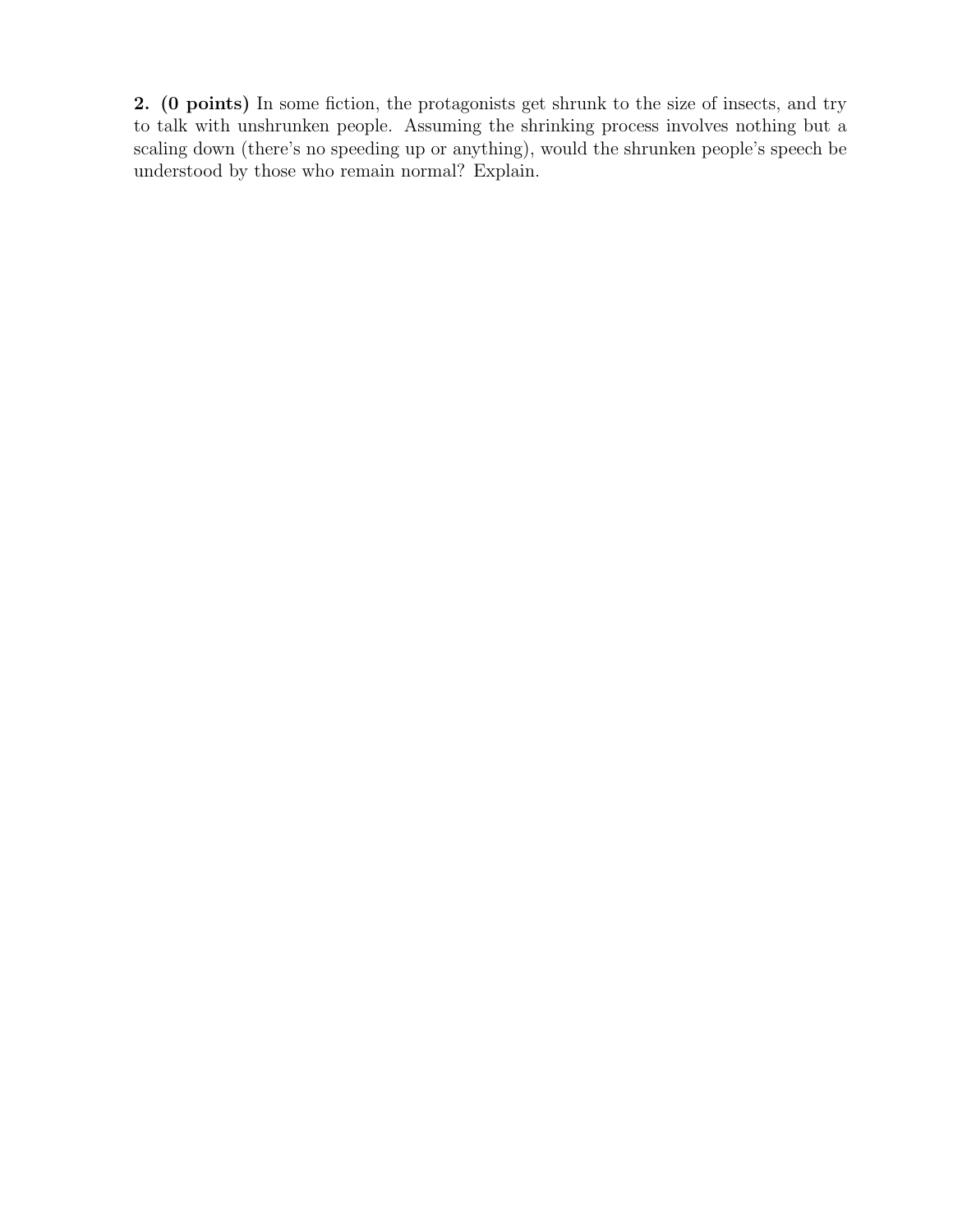**3.** (0 points) A large refractive index lens on eyeglasses has  $n \approx 1.7$ , compared to about 1.5 for ordinary glass. Imagine that you read a website that says:

You will never find glasses with lenses using a material with  $n \geq 2$  due to total internal reflection. For such a large index of refraction, the critical angle beyond which light rays from air cannot enter the glass and are totally reflected back is relatively small. This severely restricts peripheral vision, and thus such materials are not suitable to make lenses for eyeglasses.

Does this seem correct, or is it yet another example of the sort of nonsense you can find on the web? Whatever your answer is, support it with a *quantitative* argument.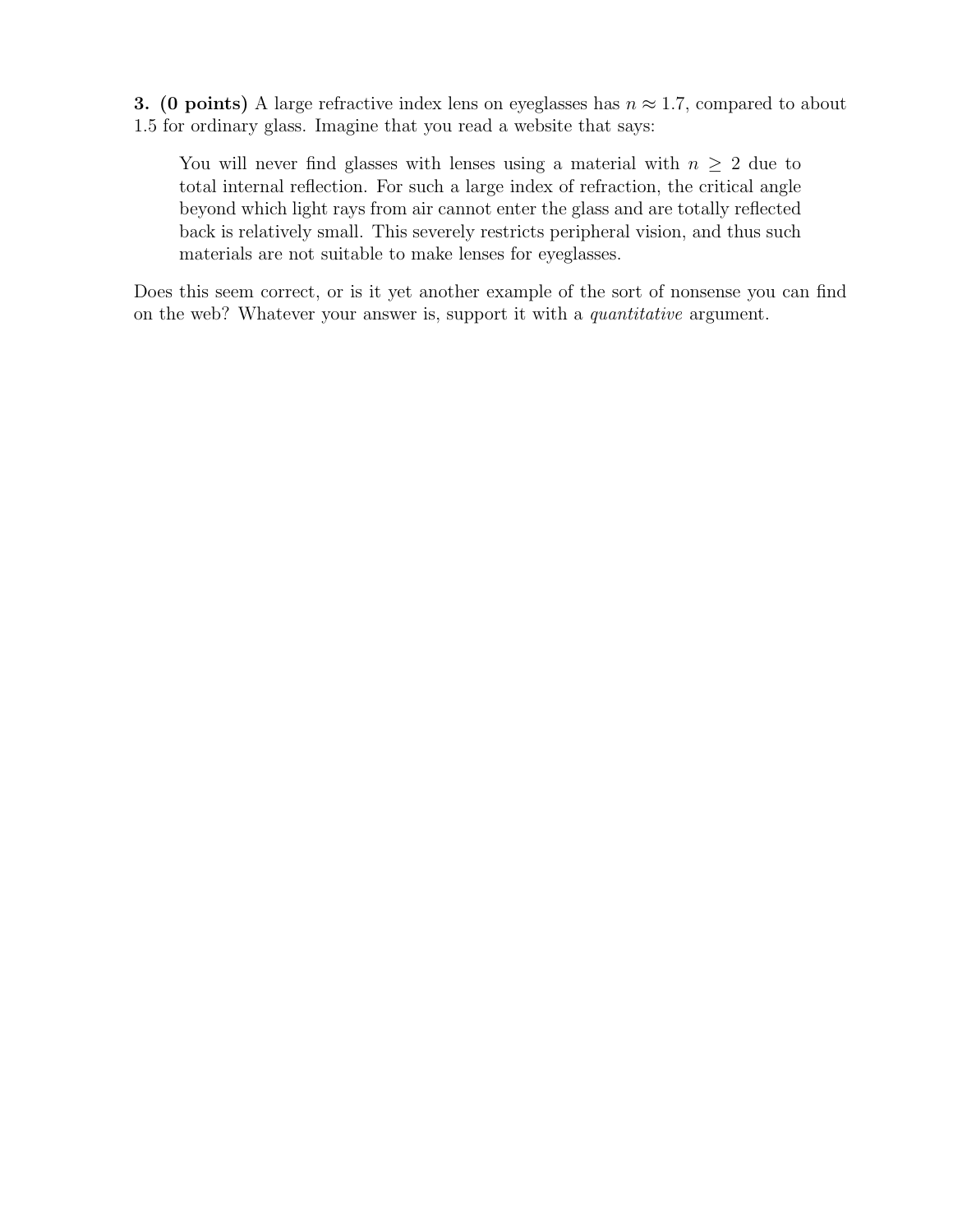4. (0 points) You have an electric dipole arranged on the y-axis: a  $+q$  charge at  $x = 0$ ,  $y = a$  and a  $-q$  charge at  $x = 0$ ,  $y = 0$ . The charges are connected by a rigid rod, so the distance between them never changes.



(a) Find an expression for the total electric field created by this dipole on a point on the x-axis, for  $x > 0$ . (Find the x- and y-components of this electric field.)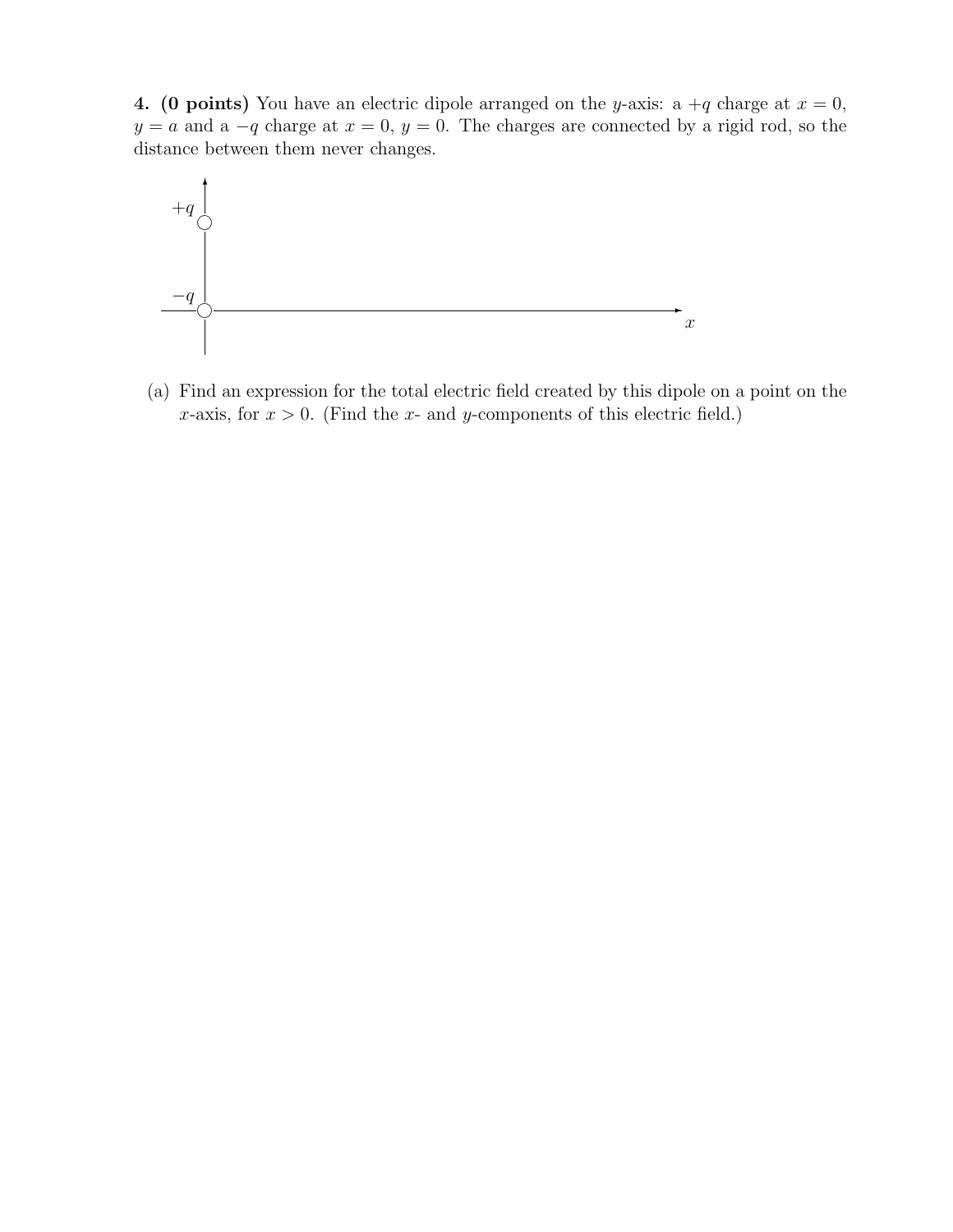(b) Calculate the total force the first dipole exerts on another dipole further down the x-axis, with the  $-q$  charge located at  $x = 7a$  and the  $+q$  charge at  $x = 8a$ . Express the x- and y-components of this total force as numbers multiplying  $kq^2/a^2$ —find these numbers.

Hint: The numbers you find should be between  $10^{-3}$  and  $10^{-4}$  and positive, for both the  $x$ - and  $y$ -components of the total force.